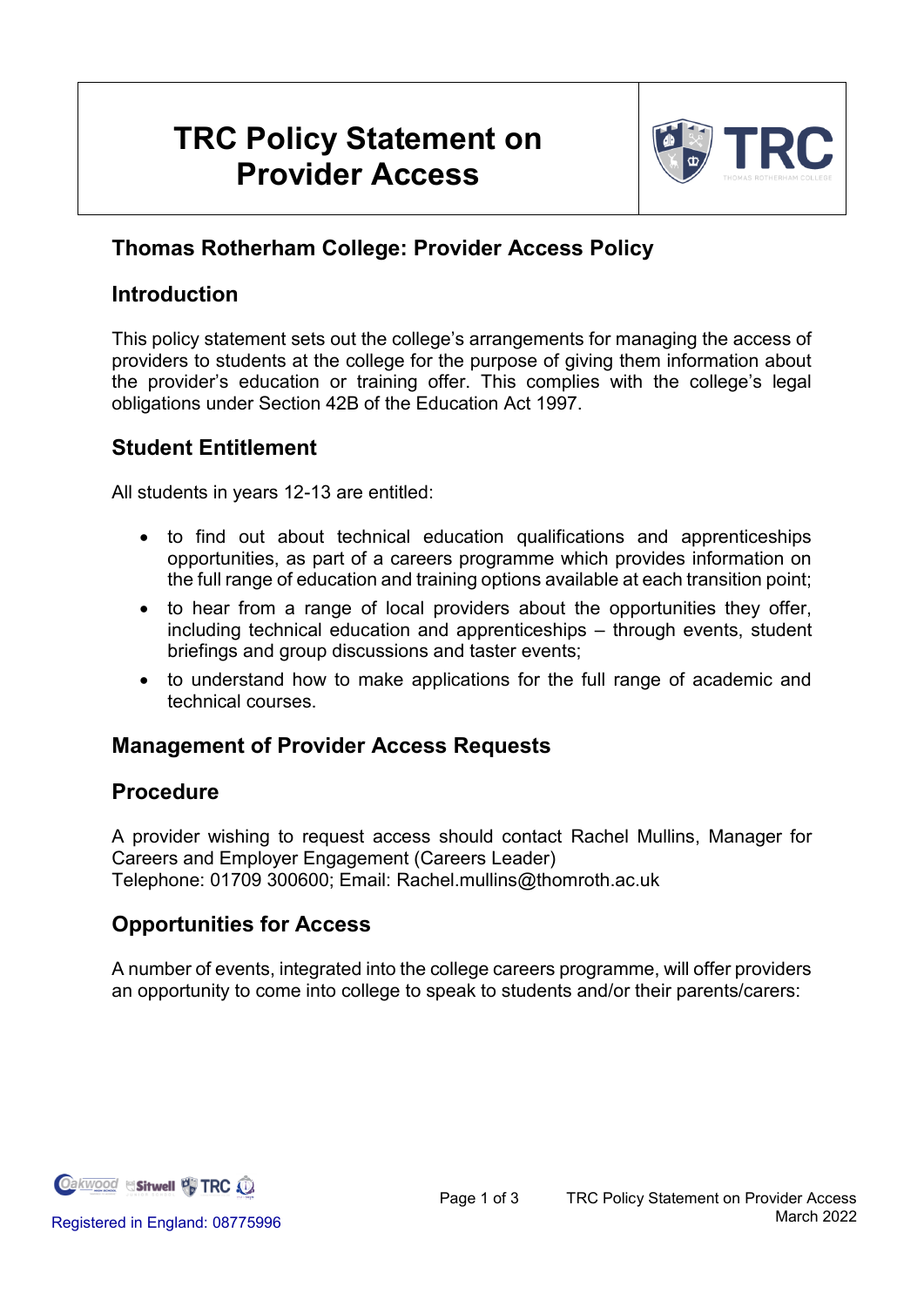| <b>Autumn Term</b> |                     | <b>Spring Term</b>                          | <b>Summer Term</b>                                    |
|--------------------|---------------------|---------------------------------------------|-------------------------------------------------------|
| Level 2            | Careers Fair        | Job Ready<br>Event/Recruitment Fair         | Job Shop programme                                    |
| Y <sub>12</sub>    | Careers Fair        |                                             | <b>Preparation for HE Event</b>                       |
| Y <sub>13</sub>    | <b>Careers Fair</b> | Job Ready Event/<br><b>Recruitment Fair</b> | <b>Preparation for HE Event</b><br>Job Shop programme |

Please speak to our Careers Leader to identify the most suitable opportunity for you.

#### **Premises and Facilities**

The college will make the Lecture Theatre, classrooms or private meeting rooms available for discussions between the provider and students, as appropriate to the activity. The college will also make available AV and other specialist equipment to support provider presentations. This will all be discussed and agreed in advance of the visit with the Careers Leader or a member of their team.

Providers are welcome to leave a copy of their prospectus or other relevant course literature at the Careers Area (in the Learning Resource Centre), which is managed by the college librarian. The LRC is available to all students throughout their free periods, break and lunchtimes.

#### **Approval and review**

Approved March 2022 by Governors Next review: **March 2023**

Signed: Tim Mulroy: Chair of Governors and David Naisbitt: Principal and Trust CEO

Tim 5 Mulron Red